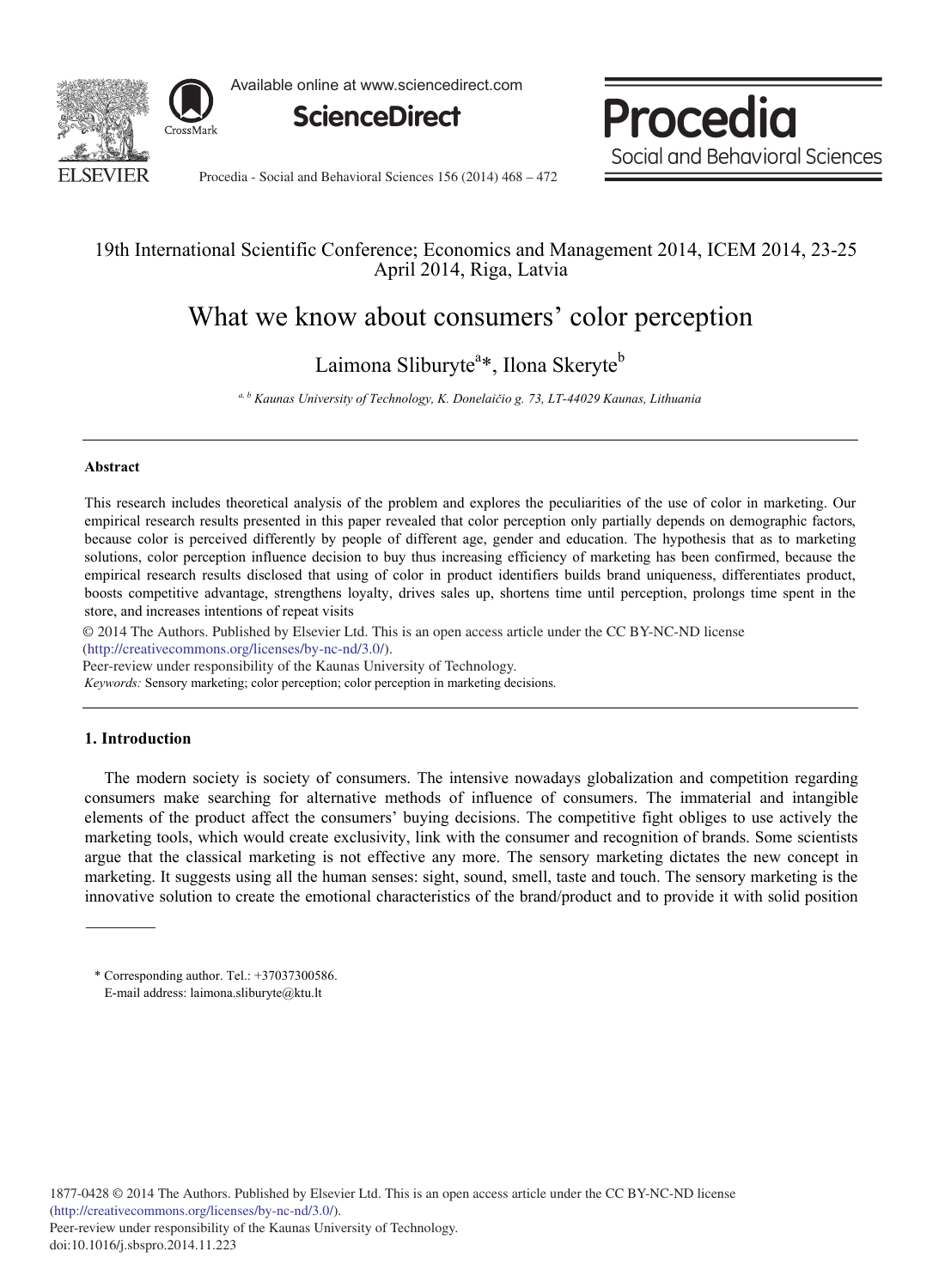in market, as well as to secure strong relations with a consumer (Hultén, 2011; Funk & Ndubisi, 2006; Kosslyn & Thompson, 2003).

The sensory marketing provides an excellent opportunity to use color as the tool to form the product's differentiation. The colors may create emotional connections resulting in differentiation of the products, acquired competitive advantage, reinforced loyalty, increased sales, shorter perception time of the brand mark, longer stay of consumers in the store, created positive emotions and relation with the consumer, encouragement to buy on impulse, and increased number of intentions to go shopping again. The scientists (Cian & Cervai, 2011; Kauppinen-Räisänen, & Luomala, 2010; Hultén, 2012; Leigh, Peters & Shelton, 2006) state that color is an inexpensive and effective tool used to create positive opinion of the consumers about the brand/product. The color psychology affects the human lives in many ways; however they often do not perceive the impact of selected colors for website, forms and packages, shop or office, when the marketing is being implemented or when the clothes for employees are selected. The color has a powerful impact on all the life aspects in the subconscious level. Even when no word is uttered, the understanding of meaning of colors in the business provides us with a priceless tool to obtain the best response to marketing and to create the successful business in the end.

The studies of the scientific literature (Kareklas, Brunel & Coulter, 2014; Labrecque, Patrick & Milne, 2013; Krishna & Schwarz, 2013; Balaji, Raghavan & Jha, 2011; Lindstrom, 2010) allow stating that the discussions on the element of sensory marketing – color, are still very few in the marketing literature. This shortage is especially felt in the Lithuanian market. There is not enough systemized information about usage of colors in the Lithuanian market, and as we know, the consumers' color perception depends on the culture a lot. The majority of researches conducted by the scientists regarding the color and its influence on people were done in the areas of medicine, psychology and others. There is lack of generalized material, where the information about color usage in marketing decisions would be stated systematically, and this allows formulating the research problem in question – how does the consumers' color perception influence the marketing decisions?

The object of the research – consumers' color perception in marketing decisions. The aim of the research is to investigate the color perception in marketing decisions. The tasks of the research:

To research empirically the color perception and its dependence on three demographic factors: gender, age and education.

To research empirically the expression of color perception in marketing decisions.

#### **2. Method**

The main purpose of the research was to investigate the color perception in marketing decisions. The methodological groundwork of the empirical study was formed of scientific research studies analysis in sensory marketing (Kareklas, Brunel & Coulter, 2014; Labrecque, Patrick & Milne, 2013; Krishna & Schwarz, 2013; Balaji, Raghavan & Jha, 2011; Lindstrom, 2010). Performing the research was decided to collect primary data because they convey the best information for us. We collected data by the primary quantitative research using the survey. We collected information using questionnaire that had to be filled in by a respondent. We were able to formulate more objective conclusions appealing to the data collected through this way because there was no influence of the researcher to the respondents. The survey's questionnaire was designed by using the online system of survey creation www.manoapklausa.lt because of the provided technical possibilities to design questionnaires, convenience for respondents to answer and clear processing of results. The survey was confidential, while the respondents received reference to the surveys by e-mail, and published in several websites unifying various online communities. We gathered consumers' answers via sixteen open-ended and closed questions survey using a random sample of 429 respondents (N=260 men and N=169 women) from Lithuania.

In order to verify the theoretical insights there were developed and tested two hypotheses:

*H1 The color perception depends on the demographic factors because people of different gender, age and education perceive color differently.* 

*H2 The expression of color in marketing decisions influences the consumer's decision making to buy a product.*  For the data analysis there was applied statistical package SPSS 19.0 version. The data were analyzed using the statistical method that examines the correlation of characteristics – principle of correlation. The correlation analysis examines the strength of links between the variables. The relation determined during the correlation analysis may be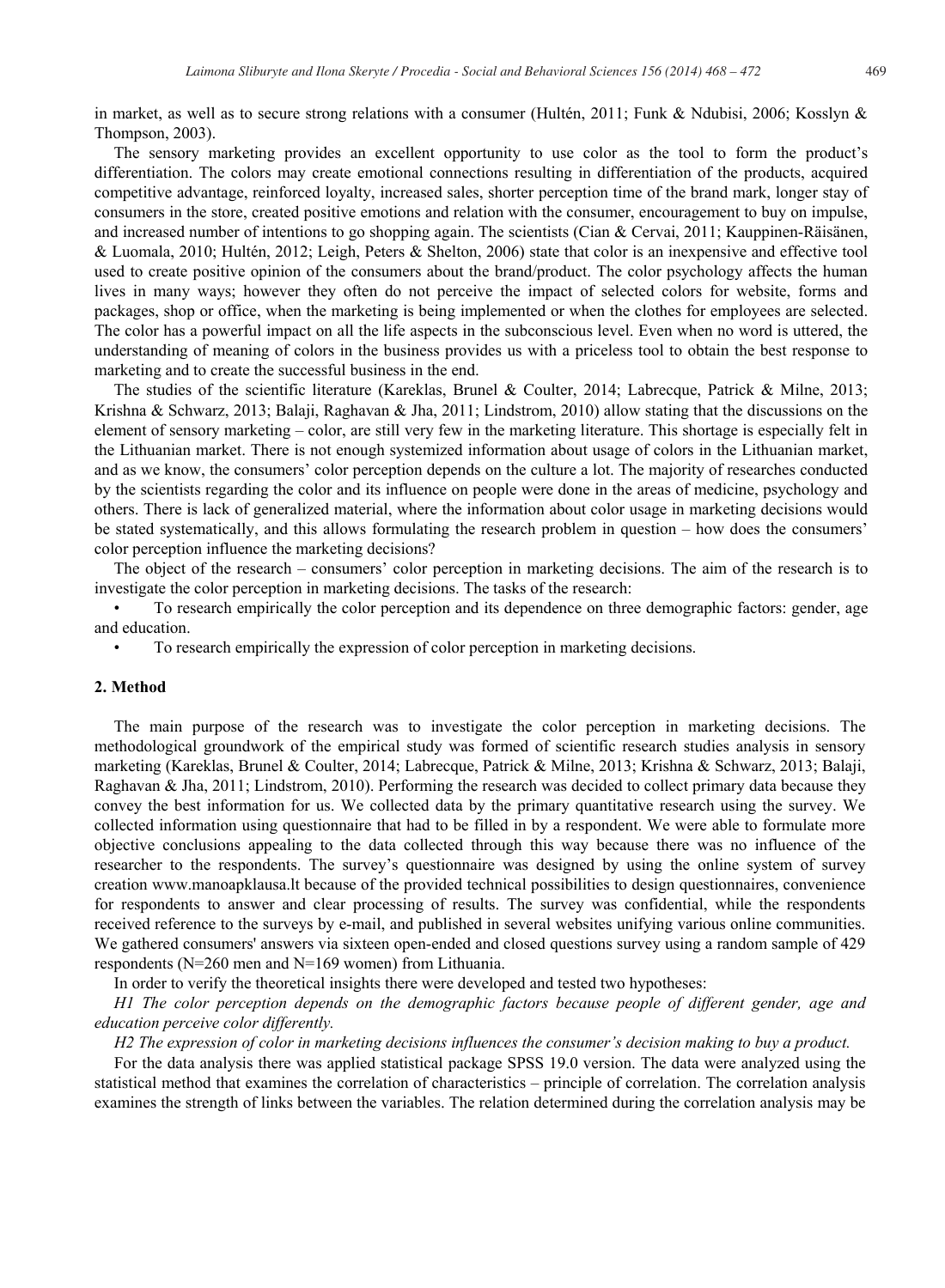interpreted as measure of association or connection and not as causality, because correlative relations do not show, which characteristic is cause and which consequence is. The dependency of variables was testified by the encountered statistically significant relations. The following non-parametric data criteria were used for data analysis:  $\gamma^2$  criterion that shows whether there exists the significant difference between the groups according to the percentage distribution, and Friedman criterion that shows, whether the means of variables differ a lot when more than two variables are compared.

#### **3. Results**

The empirical research was used to learn, how the favoritism of colors depends on the gender, age and education of respondents. According to the research results, the favorable color of the consumers does not depend on their age or education. However, it was learnt that the favorite colors are predetermined by gender. For example, the female respondents indicated white, blue and green as their favorite color much more statistically significantly frequently, while the men preferred red more often than women.

The research results revealed that the calmness is usually related to blue, love to red, summer to yellow, nature to green, cleanliness to white, and elegance to black color. The positive emotions, such as prosperity, simplicity or optimism, were connected to some particular color the rarest. The consumers selected certain colors more often to express negative associations. Black and blue colors were associated with depression the most frequently; the evil was associated with black, danger and fire with red, fraud, jealousy with green, greed with yellow, cold with white, and death with black color. It can be noticed that black was associated with negative emotions more often, while red and blue were linked to anger, fear, sadness and disgust. The white, green and yellow colors, though, were associated with positive emotions (curiosity, hope, joy).

Only the single cases of linkage of colors with associations and emotions depended statistically significantly on the age ( $\chi$ 2 = 7.85, p = 0.249) and education ( $\chi$ 2 = 4.37, p = 0.626) of respondents, while the gender ( $\chi$ 2 = 16.44, p = 0.036) had more influence.

Thus to generalize these results, it is possible to state that H1 (The color perception depends on the demographic factors because people of different gender, age and education perceive color differently) was supported only partially.

The assessment of the respondents of the factors important to them and determining choice of the products was analyzed in the research next. The respondents were asked to assess the main identification elements of the product, which were analyzed theoretically: package, advertisement, shopping place. The purpose was to learn the significance of the color as element of sensory marketing. According to the research results, when the packed product is selected, the consumers are the most interested in the smell of package (3.48) and its material, while the size and form play the minor role. The predominant interior colors (3.56) and style (3.58), as well as predominant smell (4.06), are the most important things for the consumers in shopping place, whereas the music playing in the shopping place does not seem so relevant  $(3.26)$ . The advertised product  $(4.14)$  and story  $(4.01)$  are the most significant for advertisement, while the predominant colors (3.28) and music (3.46) do not play a critical role. Although the color was not predominant among the answers, but its evaluation was always above the average in the evaluation scale from 1 to 5, which means that the color affects advertisements, package and shopping place.

In order to learn whether the color can define the product's smell the respondents were given similar pendants-air fresheners of different colors. They were asked to name, which one smelled strawberries. The results revealed that the ability to recognize particular smell was affected by hints in the environment, for example, color, because the absolute majority (97 per cent) associated the smell of strawberries with red color of these berries.

In order to learn whether the color may influence the consumer's perception about the product's price and quality, the respondents were given the phones of different colors and asked to select the one, which in their opinion, was the most expensive. The results revealed that a little more than half of respondents (55 per cent) decided that the phone's price did not depend on its color; however, another big part of consumers (36 per cent) tended to think that the phone of certain color cost more. So it is possible to state that the color announces about the product's characteristics and thus affects the perception of price and quality. Although all the colors presented to the respondents can be attributed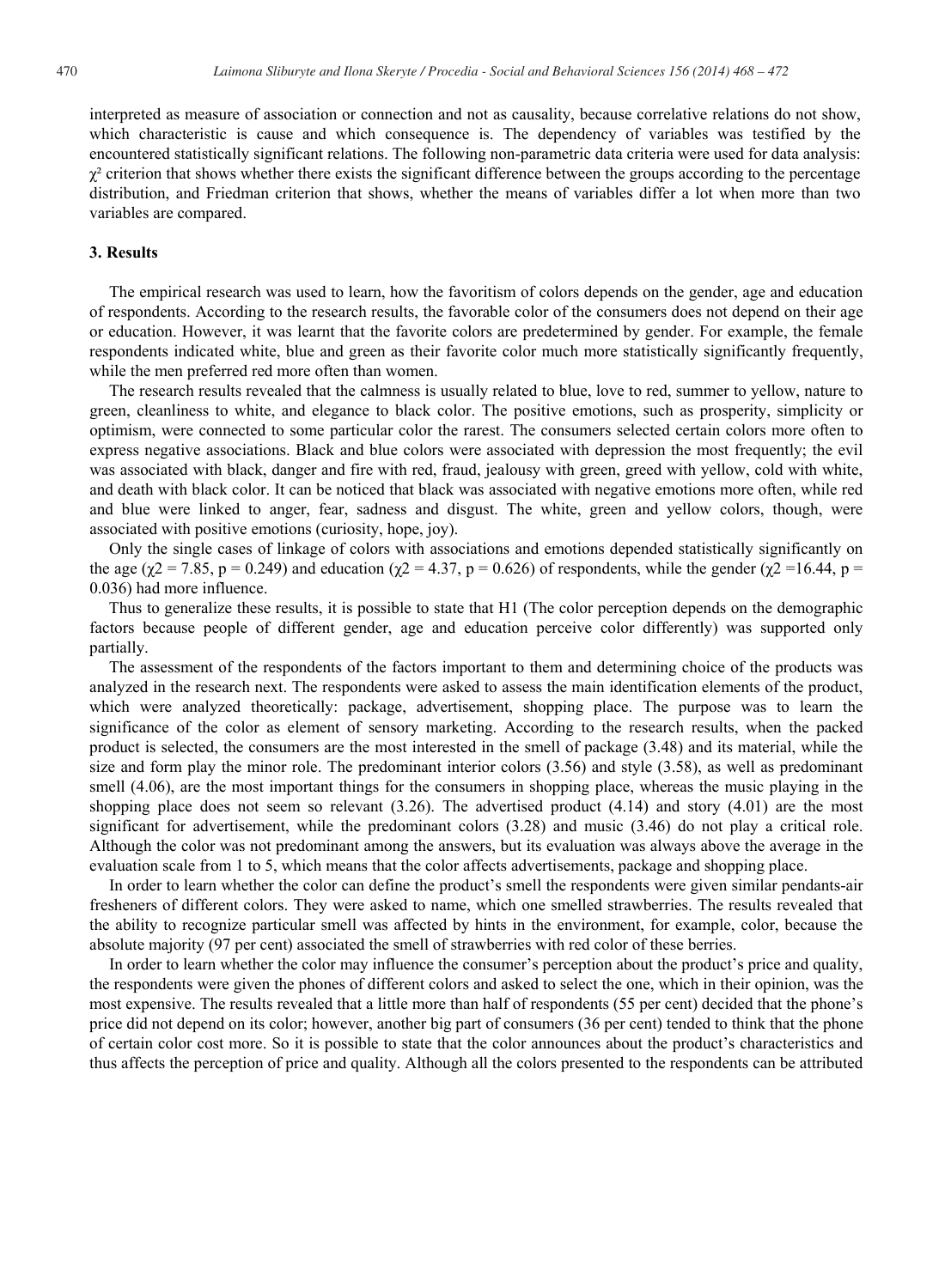to the colors of luxurious goods, but the theoretical stereotype was confirmed that the golden color (36 per cent) is often related to the goods of high quality and price by the consumers.

So H2 that the expression of color in marketing decisions affects the consumer's decision to buy and thus increases the marketing's effectiveness was fully supported, because the research results revealed that the usage of color in marketing decisions forms the differentiation of the brand, the products differentiation, it increases the competitive advantage, strengthens consumer loyalty, increases sales, shortens the perception time, makes the stay in shopping place longer, and increases the probability to revisit store.

#### **4. Conclusions**

The analysis carried out and presented in this paper shows that colour as a component of sensory marketing is still inadequately discussed in literature of marketing. This inadequacy is particularly felt in the Lithuanian market. There is not enough structured information on use of colours in marketing in the Lithuanian market, although it is a widely acknowledged fact that color perception greatly depends on culture, therefore a wrong choice of colour may lead to failure of marketing solutions.

The carried out theoretical analysis of the issue, which is presented in this paper, reveals that there are great opportunities to use colour as a tool of sensory marketing for building product uniqueness. Colours can establish emotional links the outcome of which may be: product differentiation, gained competitive advantage, increased loyalty, boosted sales, shorter time until perception, prolonged time spent in the store, positive emotions and customer relationship, impulse buy temptation, increased intentions of repeat visits. Scientists propose that color is an inexpensive yet efficient tool to spread positive opinion among consumers on a brand.

According to the results of our empirical research, the consumers' color perception depends on the demographical factors, although not in all the cases, because people of different age, gender and education perceive color differently. Thus it is considered that if the marketing specialists want to be one step ahead, they should analyze the schemes of colors and to determine the accurate demographic characteristics of the consumer, to whom they are oriented. This information may determine what color/colors will be used for brand/product. The results of the empirical research showed that the consumers' color perception in marketing decisions may affect their buying decisions, thus it is considered that it is meaningful and even necessary to differentiate the product, to increase the competitive advantage, to strengthen loyalty, and to increase sales in order to form the distinctiveness of the trademark. According to the done analysis, the color in sales announces about the product's characteristics, and in case of food, the visible color even indicates taste. Besides, the colors are regarded differently in the areas of food products, services, technologies and finances. Therefore it is believed that it would be useful to conduct more researches in order to analyze, how the colors are perceived with regard to products of different categories.

#### **References**

- Balaji, M. S., Raghavan, S., & Jha, S. (2011). Role of tactile and visual inputs in product evaluation: a multisensory perspective. *Asia Pacific Journal of Marketing and Logistics, 23,* 513-530.
- Cian, L., & Cervai, S. (2011). The Multi-Sensory Sort (MuSeS): A new projective technique to investigate and improve the brand image. *Qualitative Market Research: An International Journal, 14,* 138-159.
- Hultén, B. (2011). Sensory marketing: the multi-sensory brand-experience concept. *European Business Review, 23,* 256-273.
- Funk, D., & Ndubisi, N. O. (2006). Colour and product choice: a study of gender roles. *Management research news, 29*, 41-52.
- Hultén, B. (2012). Sensory cues and shoppers' touching behaviour: the case of IKEA. *International Journal of Retail & Distribution Management, 40,* 273-289.
- Kareklas, I., Brunel, F. F., & Coulter, R. A. (2014). Judgment is not color blind: The impact of automatic color preference on product and advertising preferences. *Journal of Consumer Psychology, 24,* 87-95.

Kosslyn, S. M., & Thompson, W. L. (2003). When is early visual cortex activated during visual–mental imagery? Theory and meta-analysis. *Psychological Bulletin, 129,* 723–746.

Krishna A., & Schwarz N. (2013). Sensory marketing, embodiment, and grounded cognition: A review and introduction. *Journal of Consumer Psychology, In Press, Corrected Proof.*

Labrecque, L. I., Patrick, V. M., & Milne, G. R. (2013). The marketers' prismatic palette: A review of color research and future directions. *Psychology & Marketing, 30,* 187-202.

Lindstrom, M. (2010). *Brand Sense: Sensory Secrets Behind the Stuff We Buy.* Free Press.